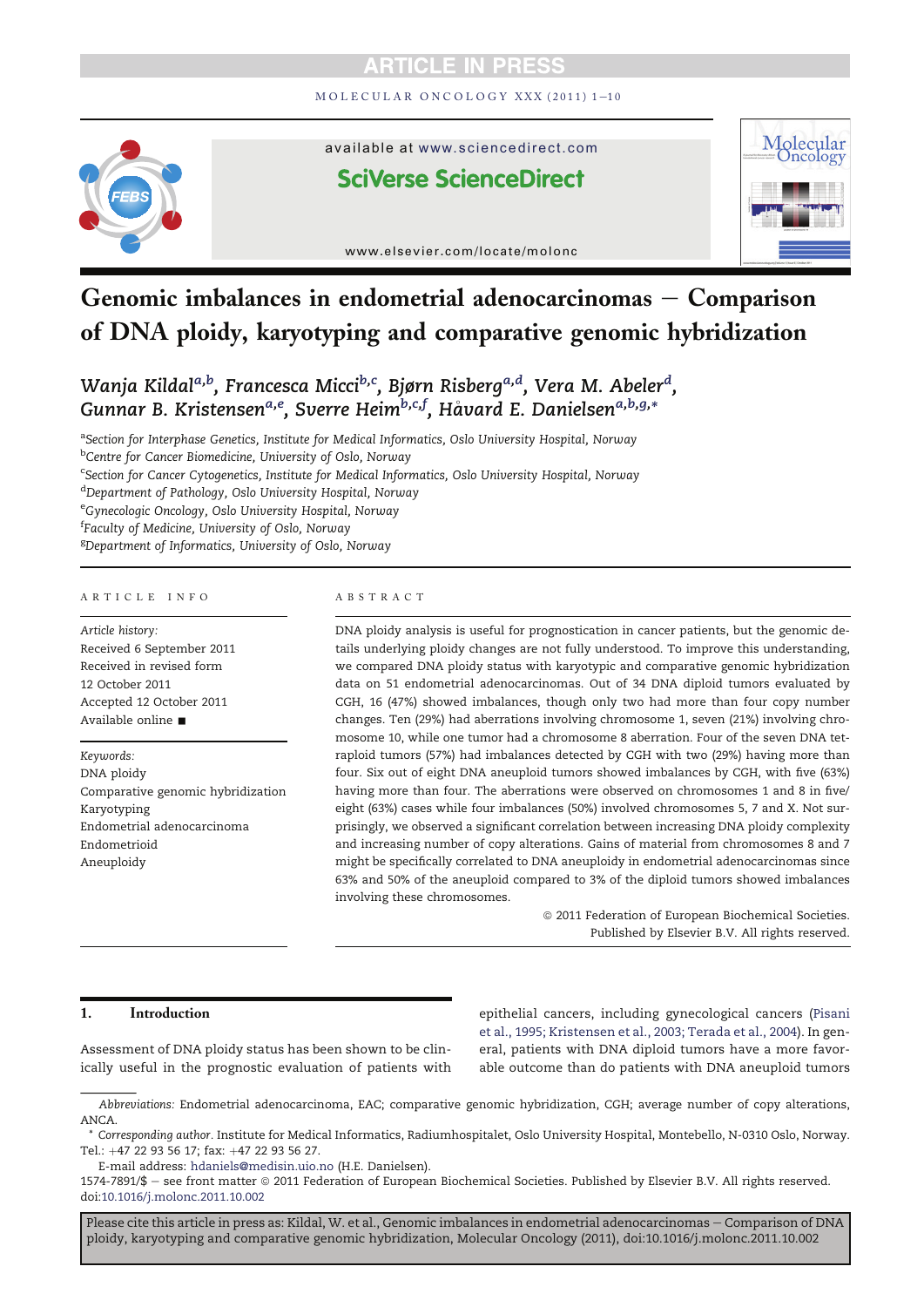(Kristensen et al., 2003; Terada et al., 2004). Mostly, one does not know in any detail which genomic changes are behind the observed ploidy patterns, at least not on the same set of tumors, and we therefore undertook the present study to compare findings from DNA ploidy analyses with those obtained by comparative genomic hybridization (CGH) and karyotyping. Ideally, this might reveal patterns of genetic changes in diploid, tetraploid and aneuploid carcinomas that could shed some light on the mechanisms behind aneuploidization and polyploidization. So far the mechanisms are not fully understood, but a recent paper suggests that activation of oncogenes and inactivation of tumor suppressor genes could lead to aneuploidy (Solomon et al., 2011). Endometrial adenocarcinomas (EAC) are of two main subtypes (Bokhman, 1983). Type I carcinomas typically develop in peri-menopausal women, show mainly endometrioid differentiation and patients with these tumors generally have a favorable prognosis (Bokhman, 1983). The tumors frequently show mutations of DNA mismatch repair genes, PTEN, KRAS and CTNNB1. Type II carcinomas are typically characterized by DNA aneuploidy, TP53 mutations and ERBB2 amplifications (Lax et al., 2000), the tumors are of the serous, clear cell, and/or undifferentiated histological subtypes and the patients have a less favorable prognosis (Bokhman, 1983).

Contrary to non-endometrioid carcinomas where over 50% are non-diploid, most endometrioid EAC are DNA diploid (Prat, 2004; Pradhan et al., 2006). The DNA diploid tumors are often grade 1 or 2 carcinomas and the patients typically have longer survival than do patients with aneuploid carcinomas (Geisinger et al., 1986; Britton et al., 1989; van der Putten et al., 1989; Sorbe et al., 1990; Stendahl et al., 1991; Pisani et al., 1995; Terada et al., 2004; Pradhan et al., 2006; Susini et al., 2007). One report showed up to 91% 10-year disease free survival for patients with DNA diploid carcinomas, compared to 53% for DNA aneuploid carcinomas (Susini et al., 2007). For this study we specifically selected EAC of the endometrioid subtype because we primarily wanted to examine the pattern of acquired genomic aberrations in aneuploid but close to diploid tumor cell nuclei.

Cytogenetic studies of endometrioid EAC have shown many tumors to have hyperdiploid karyotypes with only few chromosomal aberrations, mostly partial or whole chromosome gains, although cases with complex karyotypes do exist (Sonoda et al., 1997; Suzuki et al., 1997; Pere et al., 1998; Suehiro et al., 2000; Mitelman et al., 2010). Often the aberrations involve chromosome 1 leading to gain of material from the long arm, followed by gains of or from chromosomes 2, 7, 10 and 12 (Mitelman et al., 2010). Also CGH analyses usually show only minor genomic imbalances in endometrioid EAC (Sonoda et al., 1997; Suehiro et al., 2000), the most common being gains from chromosomes 1, 3, 8, 10 and 20 and losses from chromosomes X, 4 and 13 (Sonoda et al., 1997; Suzuki et al., 1997; Pere et al., 1998; Suehiro et al., 2000). Our study is based on the karyotypic and CGH analyses performed by Micci et al. (2004) which showed that endometrioid EAC mostly harbor gains from chromosome arms 1q and 8q and losses from Xp, 9p, 9q, 17p, 19p and 19q. In that study, a gradually increasing number of aberrations from well to poorly differentiated type I carcinomas was seen (Micci et al., 2004).

## 2. Material and methods

The material consisted of paraffin embedded tissue samples from a consecutive series of 51 EAC of the endometrioid histological subtype surgically removed at The Norwegian Radium Hospital between 2000 and 2002. Eight of the 51 endometrioid tumors showed squamous differentiation. Tumors from six of the patients contained a component of another histological subtype (i.e., they were mixed type), and of these three had a component with mucinous differentiation, one had a clear cell component, one had serous papillary differentiation, and one had both a mucinous and a serous papillary component. There were 16 well, 20 moderately, and 15 poorly differentiated tumors, 27 were in FIGO Stage I, 10 in Stage II and 14 in Stage III.

DNA ploidy measurements were performed as previously described (Kristensen et al., 2003; Kildal et al., 2004). On average, 1087 (ranging from 259 to 1373) tumor cell nuclei were examined for each case. The mean coefficient of variation of the DNA diploid population was 2.92. Karyotyping and CGH had been performed previously, on fresh tissue from the same tumors, and the results of these analyses have been presented in Micci et al. (2004).

Concordance between CGH and DNA ploidy was defined as  $\le$ four average number of copy alterations (ANCA), as measured by CGH in DNA diploid or tetraploid lesions, and above four ANCA in aneuploid lesions (Kildal et al., 2004).

Comparison of groups was performed by Fisher's exact test. P-values <0.05 were considered statistically significant.

|            |                |         |            |                              |                | Table 1 – Relationship between DNA ploidy classification and histological grade, FIGO stage and ANCA. |                |                 |           |                |                 |
|------------|----------------|---------|------------|------------------------------|----------------|-------------------------------------------------------------------------------------------------------|----------------|-----------------|-----------|----------------|-----------------|
|            |                |         | FIGO stage |                              |                | Histological grade                                                                                    |                |                 |           | <b>ANCA</b>    |                 |
|            |                | $_{II}$ | III        | <i>p</i> -value <sup>b</sup> | Well           | Moderate                                                                                              | Poor           | <i>v</i> -value | $\leq$ =4 | $>\!4$         | <i>p</i> -value |
| Diploid    | 19             | 6       | 11         | 0.730                        | 14             | 16                                                                                                    | 6              | 0.021           | 32        | $\overline{2}$ | < 0.001         |
| Tetraploid | $\overline{4}$ |         | 2          |                              | $\mathbf{0}$   | $\overline{2}$                                                                                        |                |                 |           | $\overline{2}$ |                 |
| Aneuploid  | $\overline{4}$ | 3       |            |                              | $\overline{2}$ | າ                                                                                                     | $\overline{4}$ |                 | 3         |                |                 |

a Abbreviations: ANCA - average number of copy alterations, FIGO - International Federation for Obstetrics and Gynaecology. b p-values from Fisher's exact test (2-sided).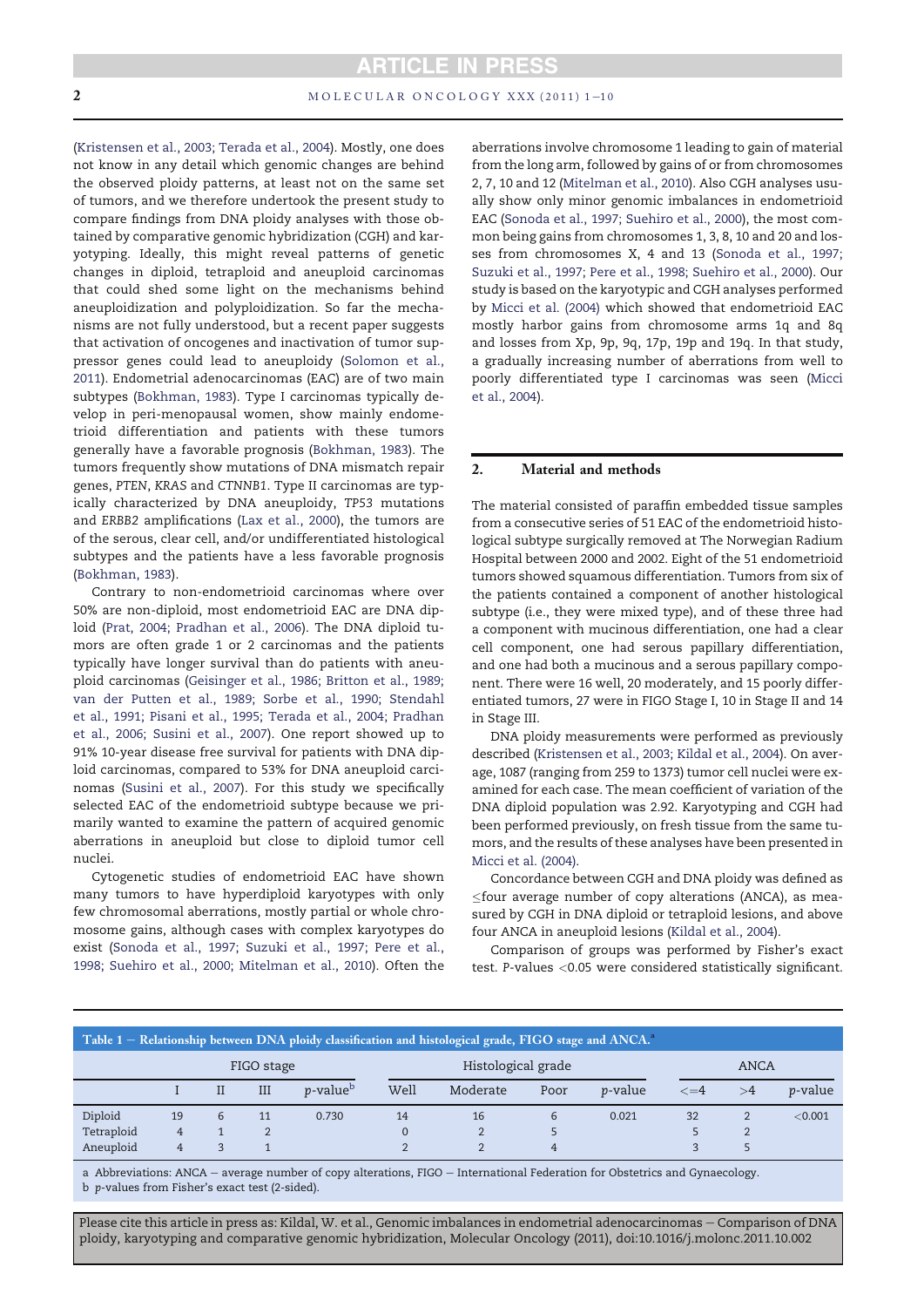| Table 2 - DNA ploidy, karyotypic data and genomic imbalances of<br>Histological |                             |                               |                      |                |                      | 51 endometrial carcinomas of the uterine corpus. <sup>4</sup> |                                                                                                       |                                                                                                                     |                |
|---------------------------------------------------------------------------------|-----------------------------|-------------------------------|----------------------|----------------|----------------------|---------------------------------------------------------------|-------------------------------------------------------------------------------------------------------|---------------------------------------------------------------------------------------------------------------------|----------------|
|                                                                                 | Grade                       | Stage                         | Ploidy<br><b>DNA</b> | <b>PD</b>      | diploid<br>$\approx$ | Index<br><b>DNA</b>                                           | Karyotype<br>[number]                                                                                 | <b>CGH</b> imbalances                                                                                               | <b>ANCA</b>    |
|                                                                                 |                             | 巴                             | Tetraploid           | 2.6            | ଌ                    | 1.99                                                          | 46, XX [9]                                                                                            | No imbalances                                                                                                       | $\circ$        |
|                                                                                 | ⊠                           | 兽                             | Diploid              | 4.4            | 81                   |                                                               | Failure                                                                                               | rev ish enh $^{\rm b}$ 1(q)                                                                                         | $\overline{ }$ |
|                                                                                 |                             | $\Xi$                         | Diploid              | 2.7            | 85                   |                                                               | 46,XX [7]                                                                                             | rev ish enh (1q23qter)                                                                                              | HNOHHOOMNOOOH  |
|                                                                                 | $\geq$                      | $\mathbb H$                   | Diploid              | 2.6            | 89                   |                                                               | Failure                                                                                               | rev ish enh (1q), dim(13q14q34)                                                                                     |                |
|                                                                                 | $\overline{\mathsf{v}}$     | $\mathbb{I}$ A                | Diploid              | 2.5            | 93                   |                                                               | 46, XX [11]                                                                                           | no imbalances                                                                                                       |                |
|                                                                                 | $_{\rm W,M,L}$              | IIIA                          | Tetraploid           | 2.5            | $68$                 | 1.93                                                          | Failure                                                                                               | rev ish enh (12q23q24)                                                                                              |                |
|                                                                                 | $\geq$                      | $\overline{a}$                | Diploid              | 2.9            | 51                   |                                                               | Failure                                                                                               | rev ish enh (1q32q42)                                                                                               |                |
|                                                                                 | $\gtrsim$                   | $\mathbb H$                   | Aneuploid            | 3.7            | $\circ$              | 1.21                                                          | 46, XX [5]                                                                                            | No imbalances                                                                                                       |                |
|                                                                                 | $\gtrsim$                   | IIA                           | Diploid              | 1.9            | 83                   |                                                               | 46, XX [35]                                                                                           | No imbalances                                                                                                       |                |
|                                                                                 | $\overline{\triangleright}$ | ЩA                            | Diploid              | $3.7$<br>2.7   | 95                   |                                                               | 46, XX [2]                                                                                            | rev ish enh (1q,5q11q13,5q14q32)                                                                                    |                |
|                                                                                 | $\mathbf{\Sigma}$           | $\overline{\Omega}$           | Tetraploid           |                | 72                   | 1.93                                                          | Failure                                                                                               | rev ish enh (20q13,22q13)                                                                                           |                |
|                                                                                 |                             | $\Xi$                         | Diploid              | 3.6            | $\rm 87$             |                                                               | Failure                                                                                               | No imbalances                                                                                                       |                |
|                                                                                 | $_{\rm W}^{\rm W, L}$       | ША                            | Diploid              | 3.1            | 94                   |                                                               | Failure                                                                                               | No imbalances                                                                                                       |                |
|                                                                                 | $\overline{\mathsf{v}}$     | <b>UU</b>                     | Diploid              | 2.8            | 86                   |                                                               | Failure                                                                                               | No imbalances                                                                                                       |                |
|                                                                                 | W, M                        |                               | Diploid              | 2.7            | 96                   |                                                               | 46, XX   7                                                                                            | rev ish enh (10q24qter)                                                                                             |                |
|                                                                                 | $\Sigma$                    | $\overline{a}$                | Diploid              | 3.0            | 93                   |                                                               | 48, XX, +del(1)(p13)x2[4]/46, XX[21]                                                                  | No informative result                                                                                               |                |
|                                                                                 | W, M                        | $\Box$                        | Diploid              | 3.0            | 93                   |                                                               | 47, XX, +i(1)(q10)[2]/46,                                                                             | rev ish enh (1q24q25)                                                                                               | $\overline{ }$ |
|                                                                                 |                             |                               |                      |                |                      |                                                               | XX [2]                                                                                                |                                                                                                                     |                |
|                                                                                 |                             |                               | Diploid              | 3.0            | $\approx$            |                                                               | $49 \sim 50, XX, +X, inc[5]$                                                                          | rev ish enh(7,10p11)                                                                                                | $\mathbf 2$    |
|                                                                                 | $\geq$ $\geq$               | ក្ក<br>ក                      | Diploid              | 2.7            | 85                   |                                                               | 46, XX, +1, der(1;15)(q10; q10)[2]/46, XX[46]                                                         | No DNA                                                                                                              |                |
|                                                                                 | $\overline{a}$              | $\overline{a}$                | Tetraploid           | 3.0            | 63                   | 1.93                                                          | 46, XX [12]                                                                                           | No imbalances                                                                                                       | $\circ$        |
|                                                                                 | $\gtrsim$                   | $\mathbbm{H}$                 | Diploid              | 2.8            | 87                   |                                                               | Failure                                                                                               | No imbalances                                                                                                       |                |
|                                                                                 | $\geq$ $\overline{z}$       | $\mathbf{r}$                  | Diploid              | $2.5$<br>$3.6$ | $\mathcal{L}$        |                                                               | 46, XX [4]                                                                                            | No imbalances                                                                                                       | $O$ $O$ $H$    |
|                                                                                 |                             | ШC                            | Diploid              |                | 84                   |                                                               | $40 \sim$ 52, XX,-1, der(1;16)(q10;p10), +2,                                                          | rev ish enh (1q24q31)                                                                                               |                |
|                                                                                 |                             |                               |                      |                |                      |                                                               | $+12, +20, +r[4]/50 \sim 52,$<br>+6,t(11;18)(p15;q11),<br>idem,add(4)(p13),<br>$+10$ , [3]/46, XX [1] |                                                                                                                     |                |
|                                                                                 | $\geq$                      | $\mathbf{B}$                  | Diploid              | 2.9            | 83                   |                                                               | Failure                                                                                               | No imbalances                                                                                                       | $\circ$        |
|                                                                                 | L,                          | ША                            | Tetraploid           | 2.2            | $\overline{7}$       | 1.96                                                          | 46, XX [44]                                                                                           | No imbalances                                                                                                       |                |
|                                                                                 | $\geq$                      | $\mathbbm{H}$                 | Diploid              | 3.0            | $\mathbbm{8}$        |                                                               | 46, XX [3]                                                                                            | No imbalances                                                                                                       | 004            |
|                                                                                 | $\gtrsim$                   | $\overline{\Xi}$              | Diploid              | 4.0            | 84                   |                                                               | 47, XX, +12[2]/46, XX[10]                                                                             | rev ish enh(1q24q42,8p12p23,<br>8q12qter,10p13p15                                                                   |                |
|                                                                                 | $\overline{1}$              | $\mathop{\rm III}\nolimits$ A | Aneuploid            | 5.0            | $\circ$              | 1.16 and 2.24                                                 | $47 \sim 9, +2,$ add(7)(q22)x2,inc[10]/46,XX[4]                                                       | Xq13qter,1q,2p12pter,<br>rev ish enh(Xp21pter,                                                                      | $\sigma$       |
|                                                                                 |                             |                               |                      |                |                      |                                                               |                                                                                                       | 2q14q21,2q22q37,<br>8p11p22,8q,12p)                                                                                 |                |
|                                                                                 | $\gtrsim$ $\lesssim$        | $\rm _{IIIA}$                 | Diploid              | 3.1            | 2                    |                                                               | Failure                                                                                               | No imbalances                                                                                                       | $\circ$        |
|                                                                                 |                             | $\mathbb{B}$                  | Aneuploid            | 2.4            | 12                   | 1.13 and 2.17                                                 | $+7, +7, +$ del(8)(q22), +12,add(22)q13)[14]/<br>51,XX,add(3)(q26),+5,del(5)(q33)x2,<br>46, XX[4]     | dim(3q27q29,5q35,17p13,22q13)<br>rev ish enh(5p14p15,5q11q32,<br>12p11p13,12q12,12q13q22),<br>7p12pter,7q11qter,8q, | 12             |
|                                                                                 |                             |                               |                      |                |                      |                                                               |                                                                                                       | (continued on next page)                                                                                            |                |

Please cite this article in press as: Kildal, W. et al., Genomic imbalances in endometrial adenocarcinomas – Comparison of DNA ploidy, karyotyping and comparative genomic hybridization, Molecular Oncology (2011), doi:10.1016/j.molonc.2011.10.002

# $MOLECULAR ONCOLOGY XXX (2011) 1–10$  3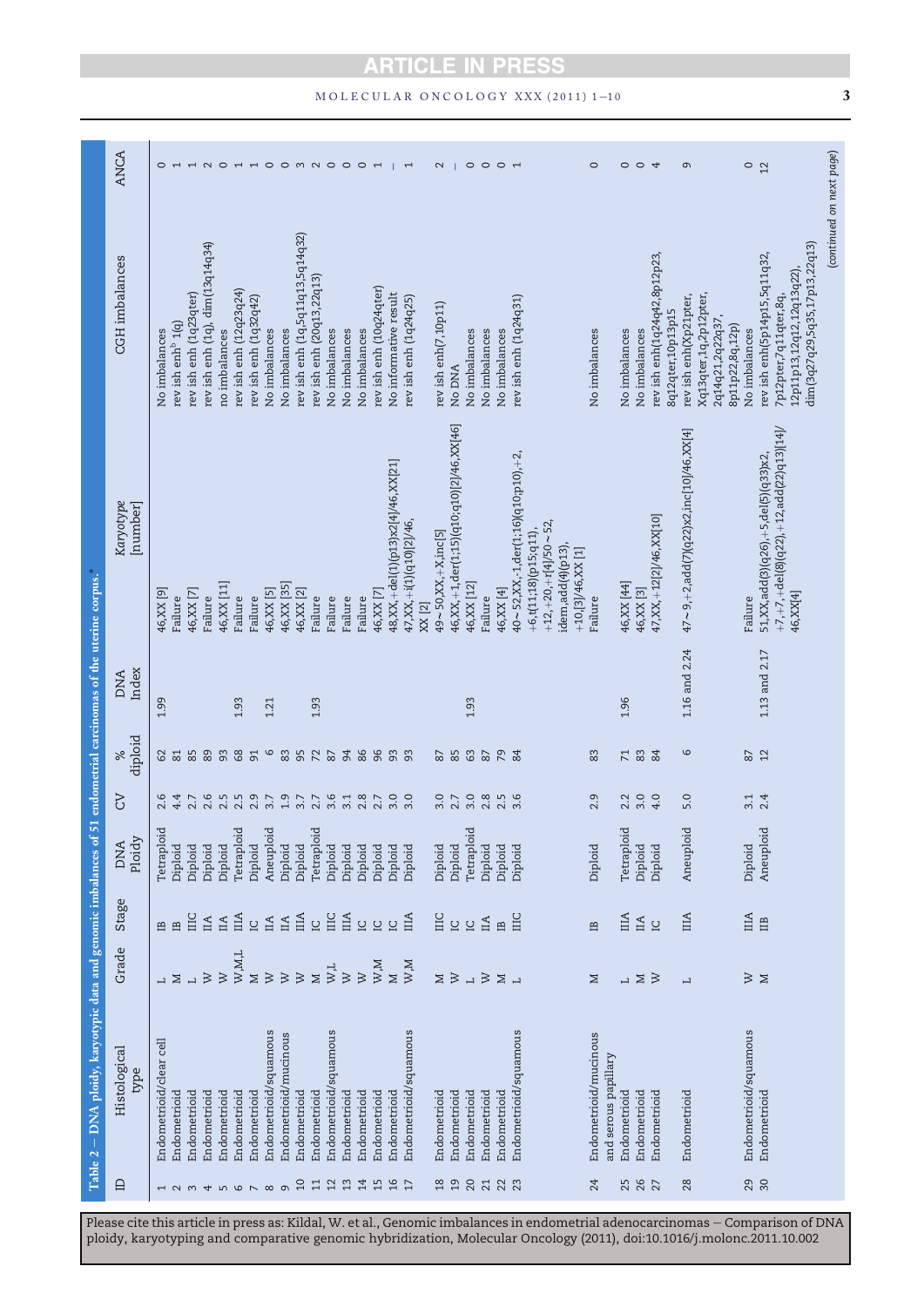# 4 MOLECULAR ONCOLOGY XXX (2011) 1-10

| Histological<br>$Table 2 - (continued)$                                                         | Grade | Stage | <b>DNA</b> | 5 | $\aleph$      | <b>DNA</b>         | Karyotype                                        | <b>CGH</b> imbalances                                                                                                                                                                                                                                                                                                                                                                                   | <b>ANCA</b>    |
|-------------------------------------------------------------------------------------------------|-------|-------|------------|---|---------------|--------------------|--------------------------------------------------|---------------------------------------------------------------------------------------------------------------------------------------------------------------------------------------------------------------------------------------------------------------------------------------------------------------------------------------------------------------------------------------------------------|----------------|
| Ploidy<br>type                                                                                  |       |       |            |   | diploid       | Index              | [number]                                         |                                                                                                                                                                                                                                                                                                                                                                                                         |                |
| 4.2<br>Tetraploid<br>白<br>$\overline{\phantom{0}}$<br>Endometrioid                              |       |       |            |   | $\frac{8}{3}$ | 1.96               | Failure                                          | rev ish enh(Xp21pter,Xq21q26,<br>8p22pter, 9, 10q23qter, 11p15,<br>2q22q35,3p21pter,3q13qter,<br>6q16qter,7p14p21,7q31q33,<br>12q23qter,13q12q21,13q34,<br>1p22p31,1q21q41,2p16p25,<br>11q13q25,12q21,13q22q31,<br>4q22q31,5p,5q23,5q32q34,<br>15q21q25,17p,17q11q12,<br>18q21qter,19p13,19q13),<br>6p12,8p11,8q,11p12p15,<br>3p12p21,4p13pter,5q14,<br>amp(3p23pter,8q12q24)<br>20q13,21q22),dim(1p36, | 46             |
| 4.5<br>Diploid<br>$\overline{\text{HIA}}$<br>$\geq$<br>Endometrioid                             |       |       |            |   | 85            |                    | 46, XX [15]                                      | rev ish enh(10q11qter),<br>dim(19p13,19q13)                                                                                                                                                                                                                                                                                                                                                             | 3              |
| 2.4<br>Diploid<br>$\mathop{_\mathrm{m}}\nolimits$<br>$\geq$<br>Endometrioid                     |       |       |            |   |               |                    | 46, XX [4]                                       | No imbalances                                                                                                                                                                                                                                                                                                                                                                                           |                |
| 85<br>2.9<br>Diploid<br>ША<br>$_{\rm M,L}$<br>Endometrioid                                      |       |       |            |   |               |                    | 87~90,XXXX,+del(1)(p22p32)x2,<br>inc[6]/46,XX[6] | rev ish enh (1q23q44)                                                                                                                                                                                                                                                                                                                                                                                   | $\overline{C}$ |
| 90<br>1.8<br>Diploid<br>$\square$<br>$M,L$<br>Endometrioid/squamous                             |       |       |            |   |               |                    | Failure                                          | rev ish enh(10q24qter),                                                                                                                                                                                                                                                                                                                                                                                 | 4              |
| 1.9<br>Aneuploid<br>$\mathbf{B}$<br>$\overline{\phantom{0}}$<br>Endometrioid/serous papillary   |       |       |            |   | 3             | 1.62               | 45, XX, -2[6]/46, XX[39]                         | dim(16p11,16q,19p13)<br>rev ish                                                                                                                                                                                                                                                                                                                                                                         | 35             |
|                                                                                                 |       |       |            |   |               |                    |                                                  | enh(1q25q41,2p,2q11q13,3p11p24,<br>5q23q31,6p11p25,6q12,7p14pter,<br>13q22qter,14q31q32,15q24qter,<br>20p11p13,20q11q12),dim(Xp11,<br>8q21qter,10q21qter,13q12q21,<br>3q, 4p12p14, 4q12q23, 5p13p15,<br>7q11q21,7q11q21,7q31qter,<br>6q25qter,8p21p23,9p12p13,<br>Xq,2q37,4q31qter,5q12q13,<br>9q34,16q23q24,17p11p13),                                                                                 |                |
| $\overline{\phantom{a}}$<br>1.3<br>Aneuploid<br>$\mathbf{B}$<br>$\geq$<br>Endometrioid/squamous |       |       |            |   |               | $1.13$ and<br>1.49 | 48, X, - X, +i(1)(q10),<br>$+7, +10[15]$         | 8q12q24,10p12pter,10q21q26),<br>7p13pter,7q11qter,8p12pter,<br>rev ish enh(1q21qter,<br>amp(3q24qter)                                                                                                                                                                                                                                                                                                   | $\infty$       |
|                                                                                                 |       |       |            |   |               |                    |                                                  | dim(Xp11)                                                                                                                                                                                                                                                                                                                                                                                               |                |
| 86<br>2.7<br>Diploid<br>C.<br>$\geqslant$<br>Endometrioid                                       |       |       |            |   |               |                    | 46, XX [24]                                      | No imbalances                                                                                                                                                                                                                                                                                                                                                                                           | $\circ$        |
| 89<br>3.0<br>Diploid<br>$\overline{\Xi}$<br>$\mbox{\tt W}$<br>Endometrioid/mucinous             |       |       |            |   |               |                    | 46, XX [26]                                      | No imbalances                                                                                                                                                                                                                                                                                                                                                                                           | $\circ$        |
| 92<br>3.9<br>Diploid<br>$\mathbf{B}$<br>$\gtrsim$ $\lesssim$<br>Endometrioid                    |       |       |            |   |               |                    | 46, XX [18]                                      | rev ish enh(10)                                                                                                                                                                                                                                                                                                                                                                                         | $\overline{1}$ |
| 2.6<br>Diploid<br>$\mathbb{H}$<br>Endometrioid                                                  |       |       |            |   | 80            |                    | 46, XX [14]                                      | rev ish                                                                                                                                                                                                                                                                                                                                                                                                 |                |
|                                                                                                 |       |       |            |   |               |                    |                                                  | dim(4q34q35,9p12p13,9q,13q33p34)<br>enh(1q23qter,5q14q21,6q15q16),                                                                                                                                                                                                                                                                                                                                      |                |
| 2.3<br>Diploid<br>$\square$<br>M,L<br>Endometrioid                                              |       |       |            |   | 81            |                    | 46, XX [3]                                       | No imbalances                                                                                                                                                                                                                                                                                                                                                                                           | $\circ$        |
|                                                                                                 |       |       |            |   |               |                    |                                                  | (continued on next page)                                                                                                                                                                                                                                                                                                                                                                                |                |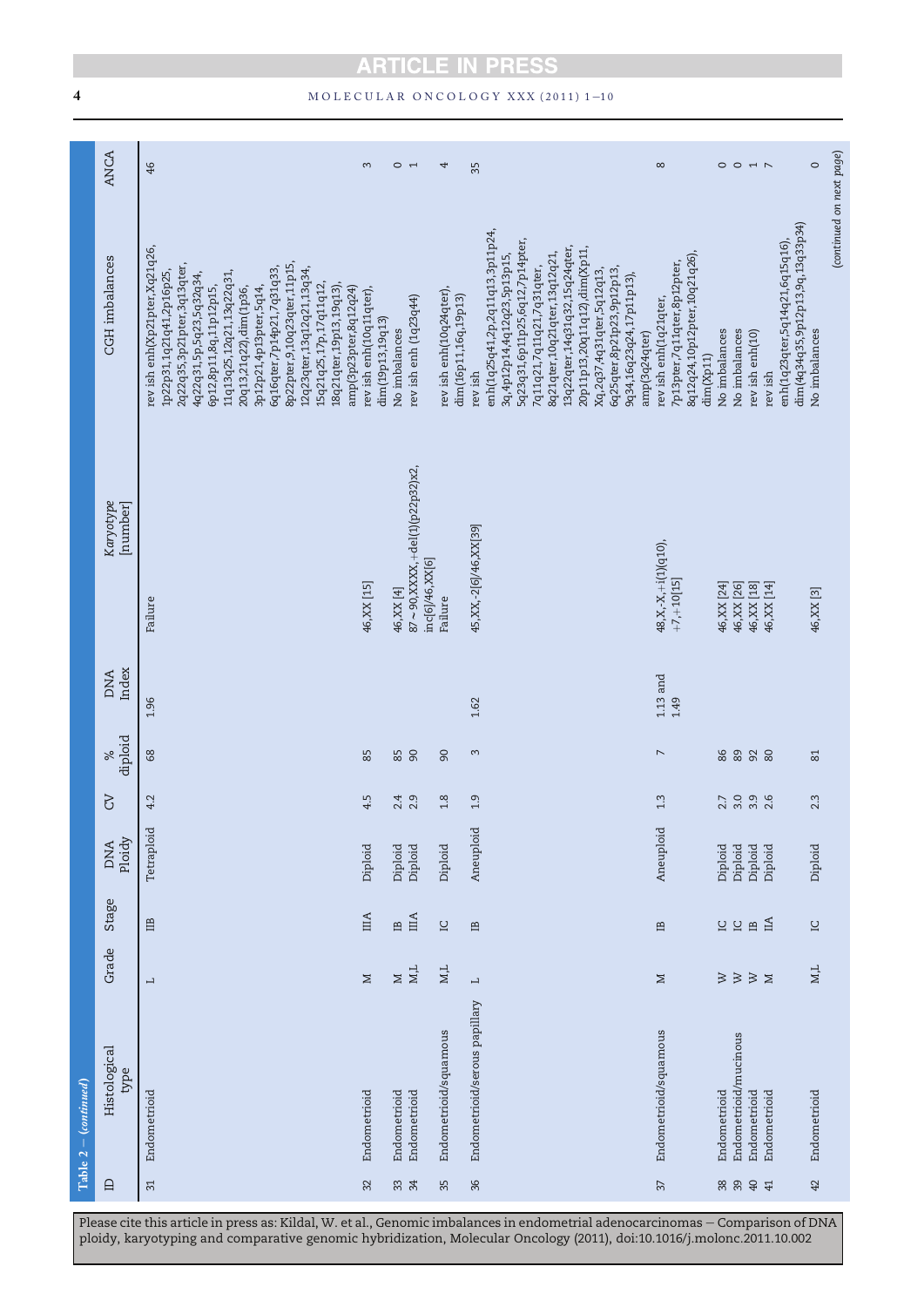# **ARTICLE IN PRESS**  $MOLECULAR ONCOLOGY XXX (2011) 1–10$  5

÷,

|        | $Table 2 - (continued)$                                                                                                                                                                                                |          |                |                      |          |              |                          |                                                    |                                                                                                                                         |             |
|--------|------------------------------------------------------------------------------------------------------------------------------------------------------------------------------------------------------------------------|----------|----------------|----------------------|----------|--------------|--------------------------|----------------------------------------------------|-----------------------------------------------------------------------------------------------------------------------------------------|-------------|
| $\Box$ | Histological<br>type                                                                                                                                                                                                   |          | Grade Stage    | Ploidy<br><b>DNA</b> | <b>S</b> | diploid<br>× | Index<br><b>DNA</b>      | Karyotype<br>[number]                              | <b>CGH</b> imbalances                                                                                                                   | <b>ANCA</b> |
| 43     | Endometrioid                                                                                                                                                                                                           | ⊣        | 兽              | Aneuploid            | 3.6      | 3            |                          | $1.61$ and $3.23$ $62 \sim 75$ , i(8)(q10), inc[6] | 14q31qter,19p13,20p112,20q12q13),<br>6p,7q22q32,8p11p12,8q,10p13pter,<br>2p13pter,2q23qter,3q,5p14pter,<br>rev ish enh(1p32p33,1q25q32, | 27          |
|        |                                                                                                                                                                                                                        |          |                |                      |          |              |                          |                                                    | dim(Xp11p22,Xq12q13,Xq23q28,<br>4q32q34,5p12,5q11q22,9p12p21,<br>9q13q22,9q34,17p?,17q11q12,<br>17q21q24)                               |             |
| 4      | Endometrioid/squamous<br>metaplasia                                                                                                                                                                                    | $\aleph$ | $\overline{a}$ | Aneuploid            | 1.9      | 45           | 1.11                     | 46, XX, add(5)(p11)[2]/46, XX[77]                  | No imbalances                                                                                                                           | 0           |
| 45     | Endometrioid                                                                                                                                                                                                           | ⊠        | 巴              | Tetraploid           | 2.6      | 76           | $\overline{\mathcal{C}}$ | 46, XX [29]                                        | rev ish enh $(7)$ , dim $(X, 9, 12, 17)$                                                                                                |             |
| 46     | Endometrioid                                                                                                                                                                                                           | $\geq$   | 兽              | Diploid              | 3.4      | 84           |                          | 46, XX [21]                                        | No imbalances                                                                                                                           |             |
| 47     | Endometrioid                                                                                                                                                                                                           | ⊠        | 兽              | Diploid              | 3.1      | 83           |                          | 46, XX [4]                                         | No imbalances                                                                                                                           |             |
| 48     | Endometrioid                                                                                                                                                                                                           | ⊠        | 巴              | Diploid              | 2.4      | 80           |                          | Failure                                            | No imbalances                                                                                                                           |             |
| 49     | Endometrioid                                                                                                                                                                                                           | Z        | 巴              | Diploid              | 3.6      | 85           |                          | 46, XX [12]                                        | rev ish enh(4p15,10p12p15                                                                                                               |             |
| 50     | Endometrioid/mucinous                                                                                                                                                                                                  | Z        | ПC             | Diploid              | 3.2      | 89           |                          | 46, XX [34]                                        | 10q11qter),dim(19p,19q13)<br>No imbalances                                                                                              |             |
| 51     | Endometrioid                                                                                                                                                                                                           | M,L      | m              | Aneuploid            | 2.9      | 25           | 1.09                     | 47,XX,+i(1)(q10)[4]                                | rev ish enh(1q25q32),dim(19q13)                                                                                                         |             |
|        | a Abbreviations: ANCA – average number of copy alterations, L – low, M – middle, W – well, CV – coefficient of variation.<br>b rev ish auh (low level gains), rev ish amp (high level gains) and rev ish dim (losses). |          |                |                      |          |              |                          |                                                    |                                                                                                                                         |             |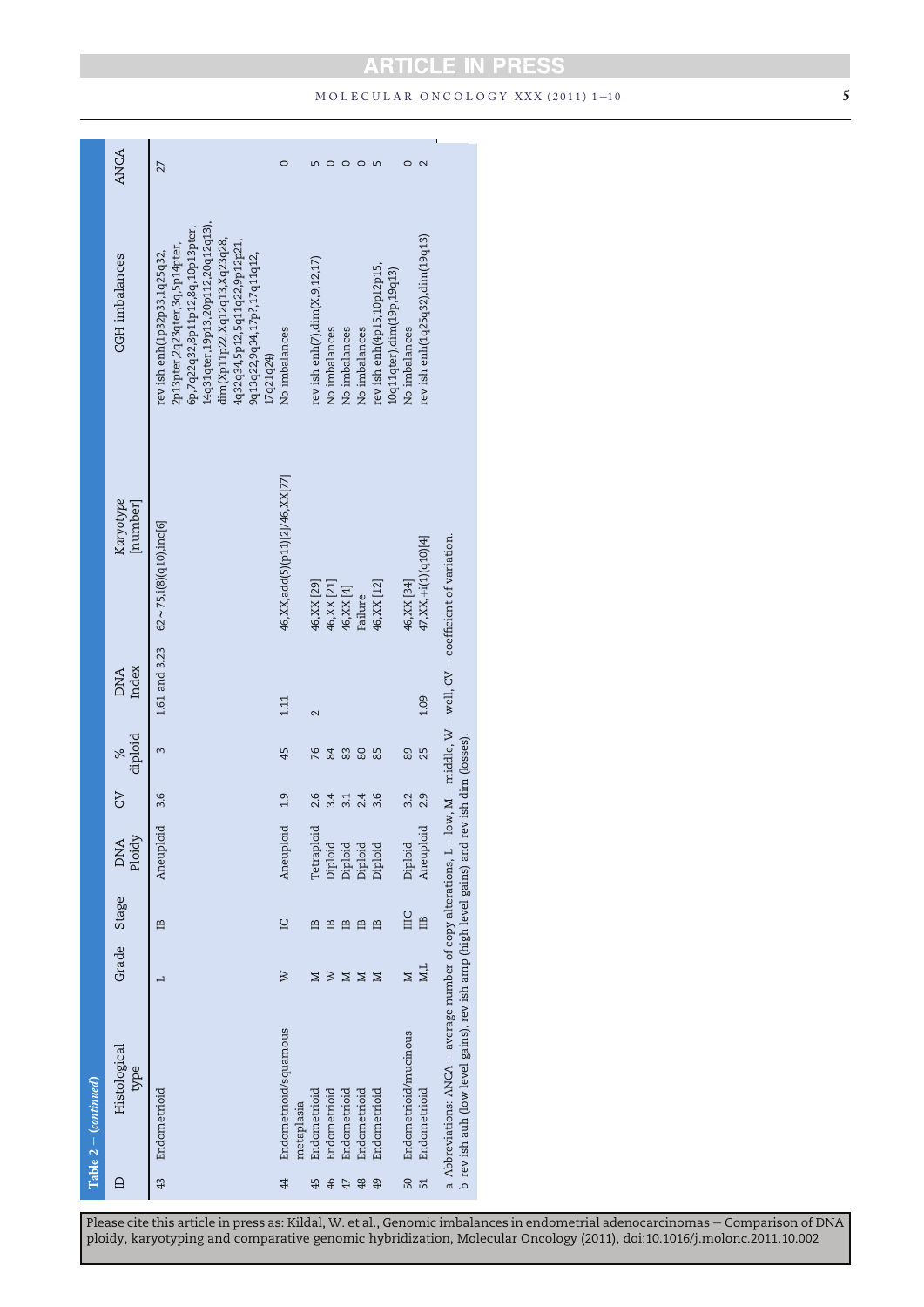# 6 MOLECULAR ONCOLOGY XXX (2011) 1-10



Figure 1 - Display of the DNA ploidy histograms that were discordant when comparing DNA ploidy and comparative genomic hybridization (CGH) data. A. Case 41: A DNA diploid histogram with a normal karyotype 46,XX[14], whereas the alterations rev ish enh (1q23qter, 5q14q21, 6q15q16), dim (4q34q35, 9p12p13,9q, 13q33p34) were detected by CGH. B. Case 49: A DNA diploid histogram, a normal karyotype 46,XX[12] and the CGH alterations rev ish enh (4p15, 10p12p15, 10q11qter), dim (19p, 19q13). C. Case 31: A DNA tetraploid histogram with the CGH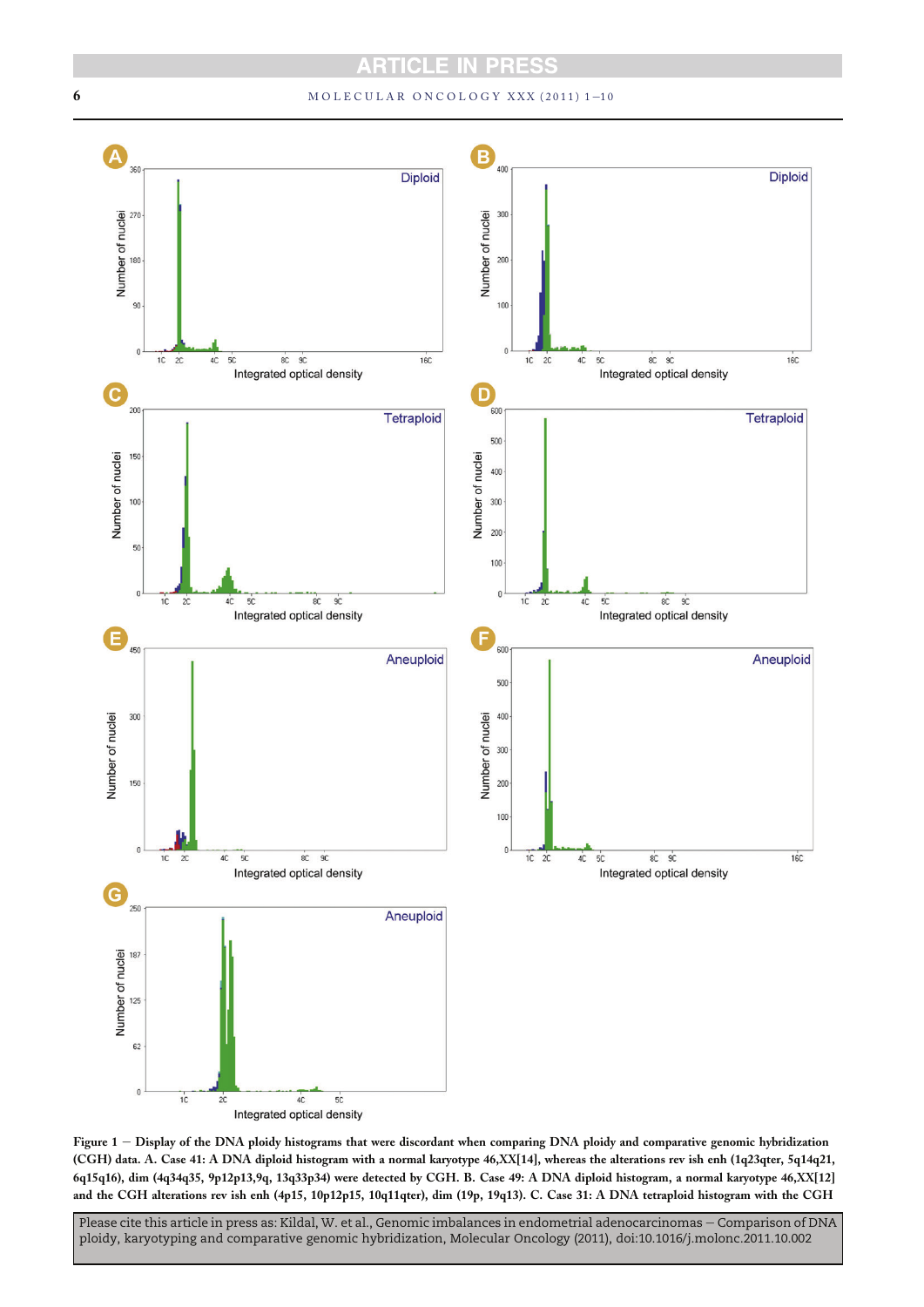Statistical software was used for all calculations (SPSS 15, SPSS, Chicago, IL).

The study has been approved by the Regional Ethics Committee.

# 3. Results

Thirty-six tumors (71%) were DNA diploid, seven (14%) were tetraploid and eight (16%) were aneuploid. There was a statistically significant correlation between DNA ploidy and histological grade ( $p = 0.021$ ; Table 1), with increasing DNA ploidy complexity being associated with poorer differentiation, but not with increasing stage. Of the six tumors showing a mixed histology, the three with a mucinous component were all DNA diploid, the only tumor with a clear cell component was tetraploid, the tumor with a serous papillary component was aneuploid, and, finally, one DNA diploid tumor had components showing both mucinous and serous papillary differentiation.

Detailed results of the DNA ploidy classification, karyotyping and CGH analyses are presented in Table 2. There was good overall concordance between DNA ploidy and ANCA in 42 of 49 cases (86%). The seven discordant cases included three DNA aneuploid tumors with  $\leq$ four ANCA and two tetraploid tumors as well as two diploid tumors with ANCA above four (Figure 1). In the remaining two of the 51 cases, the CGH analyses were not informative and the samples showed a diploid profile. A significant correlation was observed between increasing DNA ploidy complexity and increasing ANCA ( $p < 0.001$ , Figure 2,  $p = 0.010$ ; Table 1). DNA diploid cases had a median ANCA of 0 (range  $0-7$ ), while DNA tetraploid and DNA aneuploid cases had a median of  $1$  (0-46) and 8.5  $(0-35)$  ANCA, respectively. Fisher's exact analyses showed a significant difference in ANCA between DNA diploid and aneuploid cases ( $p = 0.005$ ), but not between DNA tetraploid and diploid ( $p = 0.410$ ) or aneuploid ( $p = 0.286$ ) cases.

Sixteen of the 34 (47%) diploid tumors analysed by CGH showed aberrations. Ten (29%) had aberrations on chromosome 1, seven (21%) on chromosome 10, while in only one case (3%) aberrations were observed on chromosome 8 (Figure 3). Four of seven tetraploid cases (57%) had one or more aberrations as shown by CGH; those were observed on nearly all chromosomes. CGH was successful on all eight DNA aneuploid cases showing aberrations on chromosome 1 and 8 in five cases each (63%), while four (50%) had aberrations on chromosomes 5, 7 and X. Five of the eight cases (63%) had more than four copy number changes.

The karyotypic data and DNA ploidy classification showed concordance in 25 of 37 cases (68%). In 14 cases (27%), culturing failed and thus no karyotype information was available. The concordant cases were either DNA diploid with a normal karyotype or aneuploid with an abnormal karyotype. The discordant cases included seven DNA diploid cases with an abnormal karyotype and four DNA tetraploid and one DNA aneuploid tumor with a normal karyotype. In three of the eight DNA aneuploid cases, there was approximate agreement between the karyotype and at least one of the populations detected by DNA ploidy. Finally, one discordant tetraploid case had an abnormal but not tetraploid karyotype. In five of seven discordant DNA diploid cases, the aberrations identified by karyotyping were small (involving  $1-3$ chromosomes).

In two cases, the results were discordant when comparing DNA ploidy analyses and both CGH and karyotyping. One case was DNA aneuploid (DNA index  $= 1.21$ ) but with a normal karyotype and no CGH aberrations. The second case was DNA tetraploid, had above four ANCA, but had a normal karyotype.

#### 4. Discussion

In the present study, three methods were used to identify the genomic changes in endometrioid EAC. Although there are large differences in resolution between DNA ploidy, CGH and karyotyping, we showed that these different measurements of genomic instability in EAC yield consistent results for the majority of the examined tumors. In the discordant cases, one could assume that at least some of the differences may have been due to tumor heterogeneity, since the same cells could never be subjected to the three different analyses. In fact, differences in DNA ploidy between curettage and hysterectomy specimens from the same patient have been shown by our group (Pradhan et al., 2010). We therefore performed DNA ploidy analyses on both curettage and hysterectomy specimens for 29 of the cases included in this study. In all these cases the DNA ploidy classifications were pairwise identical, indicating little tumor heterogeneity at least with respect to DNA ploidy in the present material (data not shown).

Of the seven cases that were discordant when comparing DNA ploidy analyses and CGH, the differences of three aneuploid cases with few copy number changes might in part be explained by the fact that they all had a near diploid DNA index  $(1.09-1.21)$ , i.e., only a small deviation from the normal DNA content. CGH only detects major imbalances in the total DNA content. Accordingly, if a change does not appear in more than 50% of the test material or if there are many nontumor parenchyma cells in the sample, imbalances may remain undetected. In one of these cases the selected area did in fact contain benign components. A previous study showed

alterations rev ish enh (Xp21pter, Xq21q26, 1p22p31, 1q21q41, 2p16p25, 2q22q35, 3p21pter, 3q13qter, 4q22q31, 5p, 5q23, 5q32q34, 6p12, 8p11, 8q, 11p12p15, 11q13q25, 12q21, 13q22q31, 20q13, 21q22), dim (1p36, 3p12p21, 4p13pter, 5q14, 6q16qter, 7p14p21, 7q31q33, 8p22pter, 9, 10q23qter, 11p15, 12q23qter, 13q12q21, 13q34, 15q21q25, 13q12q21, 13q34, 15q21q25, 17p, 17q11q12, 18q21qter, 19p13, 19q13), amp (3p23pter, 8q12q24). D. Case 45: A DNA tetraploid histogram with a normal karyotype 46,XX[29] and the CGH alterations rev ish enh (7), dim (X, 9, 12, 17). E. Case 8: A DNA aneuploid histogram with a DNA index of 1.20, whereas no changes were detected by either karyotyping or CGH. F. Case 51: A DNA aneuploid histogram with a DNA index of 1.09. The karotype was 47,XX, +i(1)(q10)[4]. The following imbalances were seen by CGH: rev ish enh (1q25q32) and dim (19q13). G. Case 44: A DNA aneuploid histogram with a DNA index [ 1.1. The karyotype was 46, XX,add(5)(p11)[2]/ 46,XX[77]. No imbalances were detected by CGH.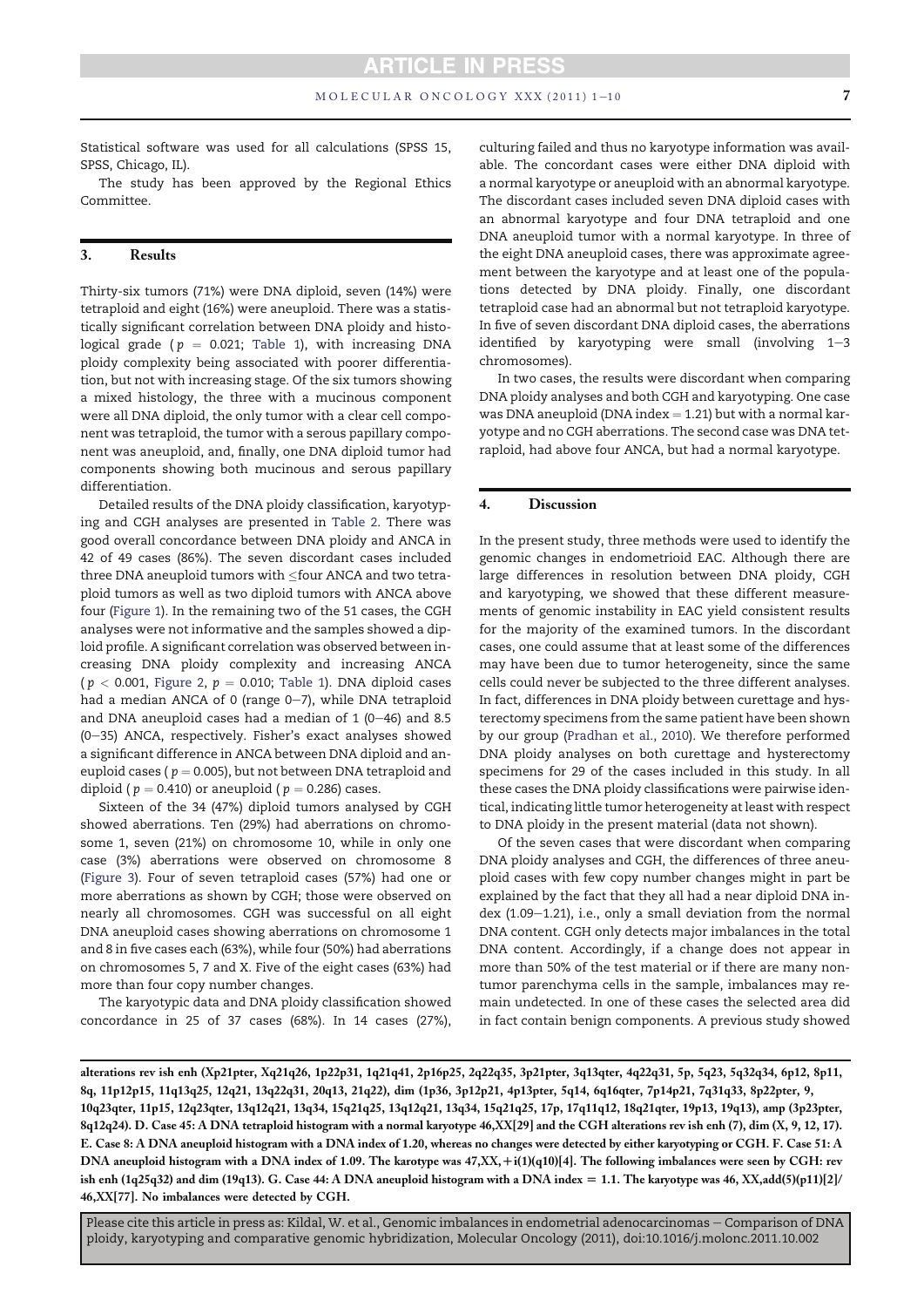# 8 MOLECULAR ONCOLOGY XXX (2011) 1-10





a relationship between increasing proportion of aneuploid nuclei in a tumor and an increasing number of DNA copy number changes (Kildal et al., 2004), indicating that changes in small aneuploid populations might be overlooked by CGH. Finally, two of the discordant cases were DNA tetraploid with more than four ANCA (Figure 1). This observation indicates that these tumors were most likely aneuploid, but that the tumor populations had a DNA content near the double of the diploid and thus were not detectable by DNA ploidy. CGH does not detect balanced rearrangements, i.e., translocations, insertions, and inversions, as they do not lead to a relative difference in DNA content between tumor and normal DNA, nor will balanced DNA tetraploidy be detectable by CGH. On the other hand, our group previously observed significantly more DNA copy number changes in DNA tetraploid compared to DNA diploid lesions (Kildal et al., 2004), suggesting that some of these cases are actually aneuploid. Two cases showed diploid DNA ploidy classification and above four ANCA (Figure 1). We registered both gains and losses of DNA in these tumors, and

this might explain why the changes were not detectable by DNA ploidy analyses.

Twelve of 37 cases (32%) were discordant when comparing DNA ploidy and karyotyping. In five of seven discordant DNA diploid cases the aberrations identified by karyotyping were small (involving  $1-3$  chromosomes only). These changes were not detected by DNA ploidy analyses because they were below the approximately 10% deviation from the diploid (2c) detection level of this method. In one case, only a translocation between chromosomes 1 and 15 was detected. In an aneuploid case with normal karyotype, the DNA index was near diploid and only a small aneuploid population was observed. Furthermore, the three DNA tetraploid cases were classified as such because of rather small tetraploid nuclei populations (4c) ranging from 13 to 20% and with a 5c exceeding rate (nuclei with DNA content above 5c) from 1.8 to 3.4%. Thus, a possible explanation for the discordances in these four cases might be that karyotyping is dependent on in vitro culturing and the dividing clone(s) may not be fully representative of



Figure 3 - Relationship between CGH imbalances and DNA ploidy. Blue bars show the percentage of CGH aberrations in DNA diploid cases, whereas CGH aberrations in DNA aneuploid cases are represented by green bars.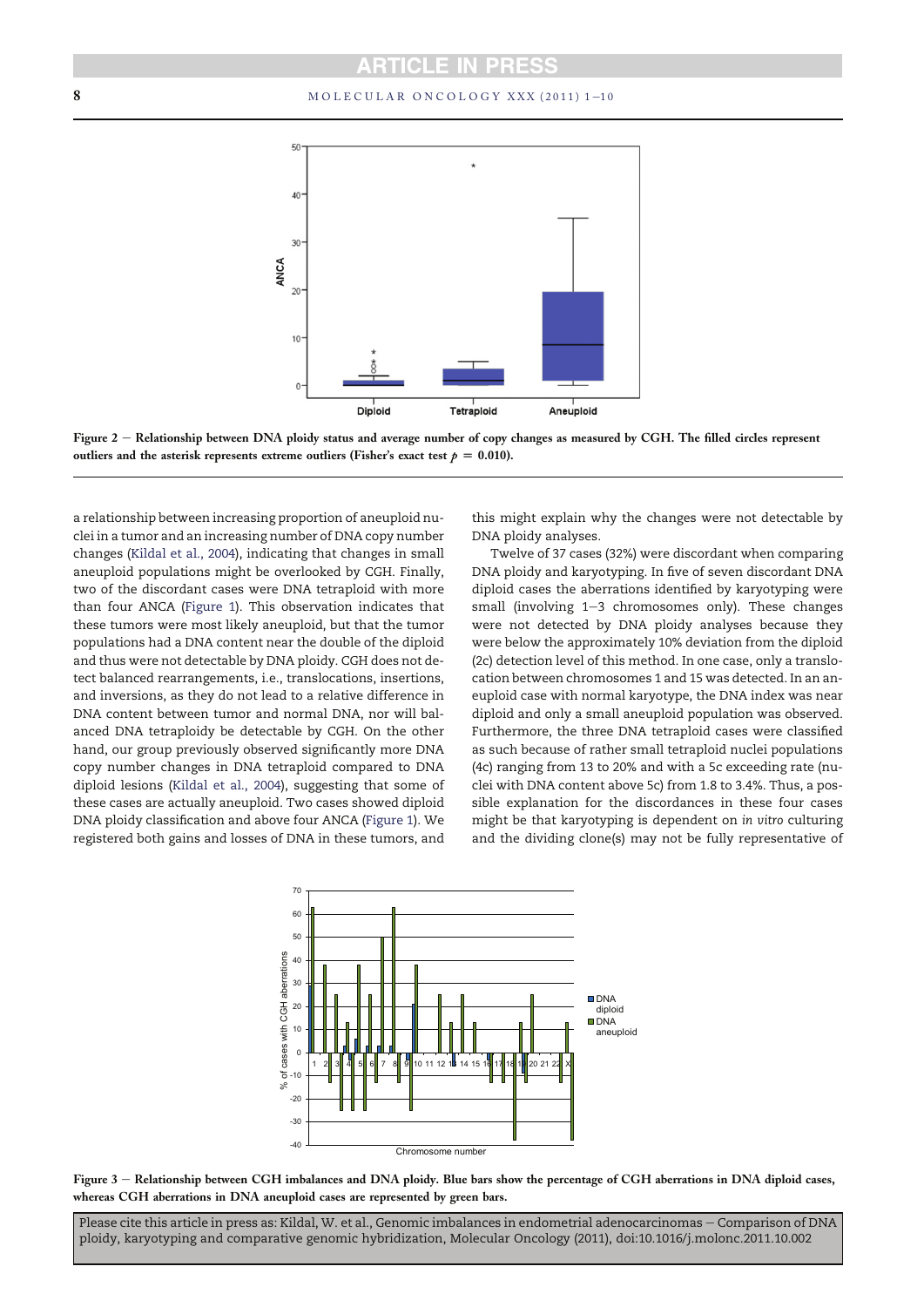#### $MOLECULAR ONCOLOGY XXX (2011) 1–10$  9

the tumor cell population. Another disadvantage of karyotyping is the high rate of culture failure which we observed in 27% of the tumors.

The most frequent CGH findings in the DNA diploid tumors were gains from chromosome arm 1q and of parts of chromosome 10. Indeed, gains of 1q are already known as common, possibly even primary, changes in EAC (Milatovich et al., 1990; Micci et al., 2004). Our findings indicate that gains from chromosome 10 could be an early event in EAC as well. We observed that 1q and 10 gains were equally distributed among the DNA ploidy groups, in contrast to aberrations on chromosome 7 and 8 that were rare in DNA diploid tumors but frequent in DNA aneuploid tumors. There were also aberrations of chromosomes 5 and X, both gains and losses, in 50% of the DNA aneuploid cases. However, gains of chromosome 5 material were seen in two DNA diploid tumors as well.

Aberrations of chromosome arm 8q, especially leading to gain of material, are frequent in human cancers (Schulten et al., 2004), and for patients with EAC, lymph node metastasis is significantly associated with copy number gains at 8q (Suehiro et al., 2000). Studies have also shown that gains of 8q correlate with poor survival in patients with prostatic cancer (Ribeiro et al., 2006) and structural changes of chromosome 8 may be a predictor of shorter overall survival in patients with colorectal cancer (Bardi et al., 2004). In addition, the prognostic value of DNA ploidy in endometrial carcinoma has been extensively documented (Geisinger et al., 1986; Britton et al., 1989; van der Putten et al., 1989; Sorbe et al., 1990; Stendahl et al., 1991; Pisani et al., 1995; Nordstrom et al., 1996; Terada et al., 2004). These previous reports together with the findings presented here suggest that the association between DNA aneuploidy and aberrations on chromosome 8 and 7 might arise via an influence on the aggressiveness of the tumor. Unfortunately, we do not have follow up data on the patients in the present series.

None of the typical genes known to be elevated in EAC, like PTEN, KRAS and CTNNB1, are located on chromosomes 7 and 8. However, gain of 8q material could operate through gain of the oncogene MYC located at 8q24, a potential target gene for tumor progression. Needless to say, also copy number as well as regulatory changes at other chromosome 8 gene loci could be pathogenetically important in tumors displaying 8q alterations.

The present study confirms that DNA aneuploidy, as detected by image analysis, is linked to the chromosomal aberrations detected by CGH and karyotyping in a generally consistent manner. These three methods, which all assess genomic instability, should be viewed as complementary since they measure DNA changes at different levels of resolution. The use of all three methods together gives the most accurate results and therefore opens up for a better understanding of the genetic aberrations acquired by tumors in general, but for tetraploid tumors in particular.

# Conflict of interest statement

None declared.

## Acknowledgments

We are indebted to Monica Jenstad for valuable suggestions in the preparation of the manuscript and to Marian Seiergren for the preparation of Figure 1.

#### REFERENCES

- Bardi, G., Fenger, C., Johansson, B., Mitelman, F., Heim, S., 2004. Tumor karyotype predicts clinical outcome in colorectal cancer patients. J. Clin. Oncol. 13, 2623-2634.
- Bokhman, J.V., 1983. Two pathogenetic types of endometrial carcinoma. Gynecol. Oncol. 1, 10-17.
- Britton, L.C., Wilson, T.O., Gaffey, T.A., Lieber, M.M., Wieand, H.S., Podratz, K.C., 1989. Flow cytometric DNA analysis of stage I endometrial carcinoma. Gynecol. Oncol. 3, 317-322.
- Geisinger, K.R., Homesley, H.D., Morgan, T.M., Kute, T.E., Marshall, R.B., 1986. Endometrial adenocarcinoma. A multiparameter clinicopathologic analysis including the DNA profile and the sex steroid hormone receptors. Cancer 7, 1518-1525
- Kildal, W., Kærn, J., Kraggerud, S.M., Abeler, V.M., Sudbo, J., Trope, C.G., Lothe, R.A., Danielsen, H.E., 2004. Evaluation of genomic changes in a large series of malignant ovarian germ cell tumors-relation to clinicopathologic variables. Cancer Genet. Cytogenet. 1, 25-32.
- Kristensen, G.B., Kildal, W., Abeler, V.M., Kærn, J., Vergote, I., Trope, C.G., Danielsen, H.E., 2003. Large-scale genomic instability predicts long-term outcome for women with invasive stage I ovarian cancer. Ann. Oncol. 10, 1494-1500.
- Lax, S.F., Kendall, B., Tashiro, H., Slebos, R.J., Hedrick, L., 2000. The frequency of p53, K-ras mutations, and microsatellite instability differs in uterine endometrioid and serous carcinoma: evidence of distinct molecular genetic pathways. Cancer 4, 814-824.
- Micci, F., Teixeira, M.R., Haugom, L., Kristensen, G., Abeler, V.M., Heim, S., 2004. Genomic aberrations in carcinomas of the uterine corpus. Genes Chromosomes. Cancer 3, 229-246.
- Milatovich, A., Heerema, N.A., Palmer, C.G., 1990. Cytogenetic studies of endometrial malignancies. Cancer Genet. Cytogenet.  $1, 41-53.$
- Mitelman Database of Chromosome Abberations in Cancer, 2010. http://cgap.nci.nih.gov/Chromosomes/Mitelman.
- Nordstrom, B., Strang, P., Lindgren, A., Bergstrom, R., Tribukait, B., 1996. Carcinoma of the endometrium: do the nuclear grade and DNA ploidy provide more prognostic information than do the FIGO and WHO classifications? Int. J. Gynecol. Pathol. 3, 191-201.
- Pere, H., Tapper, J., Wahlstrom, T., Knuutila, S., Butzow, R., 1998. Distinct chromosomal imbalances in uterine serous and endometrioid carcinomas. Cancer Res. 5, 892-895.
- Pisani, A.L., Barbuto, D.A., Chen, D., Ramos, L., Lagasse, L.D., Karlan, B.Y., 1995. HER-2/neu, p53, and DNA analyses as prognosticators for survival in endometrial carcinoma. Obstet. Gynecol. 5 (Pt 1), 729-734.
- Pradhan, M., Abeler, V.M., Danielsen, H.E., Trope, C.G., Risberg, B.A., 2006. Image cytometry DNA ploidy correlates with histological subtypes in endometrial carcinomas. Mod. Pathol. 9, 1227-1235.
- Pradhan, M., Abeler, V.M., Davidson, B., Kildal, W., Nyboen, A., Trope, C.G., Risberg, B., Danielsen, H.E., 2010. DNA ploidy heterogeneity in endometrial carcinoma: comparison between curettage and hysterectomy specimens. Int. J. Gynecol. Pathol. 6, 572-578.